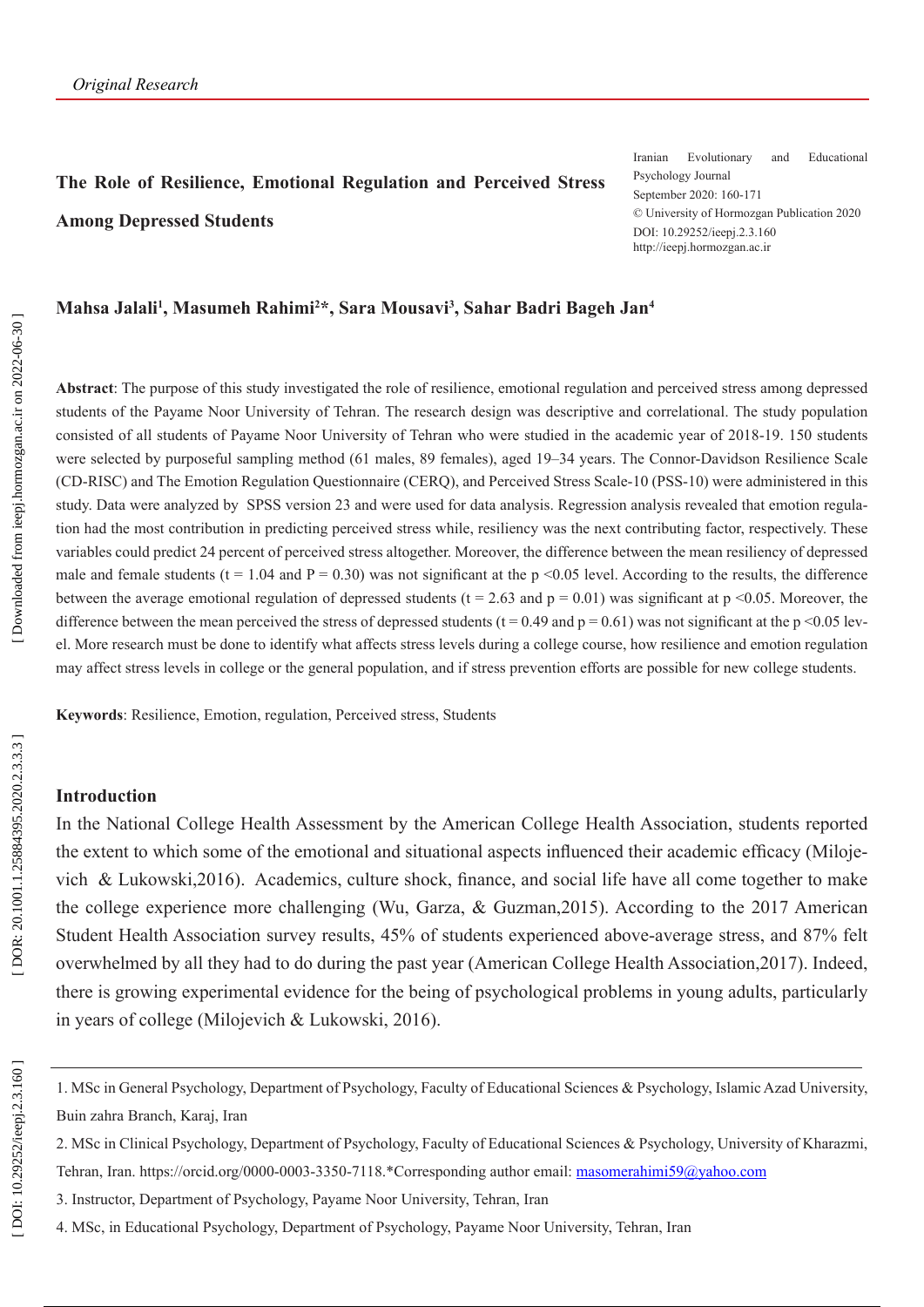Wu et al.,(2015) report due to stress and trying to decline it some people turn to drugs, alcohol, tobacco, and food. [Beiter](https://www.ncbi.nlm.nih.gov/pubmed/?term=Beiter R%5BAuthor%5D&cauthor=true&cauthor_uid=25462401) et al(2015), stated that college students are going via an important period of development and stress is becoming more prevalent among this population. As a result, previous research suggests that college life can be considered as a potentially stressful situation and college students exhibit high levels of psychological distress such as depression, anxiety, and especially stress (Saleh, Camart, & Romo, 2017). Stressful events in students' lives are associated with many negative consequences, including decreased well-being, mental health disorder, anxiety, and depression (Troy & Mauss,2011). Further studies indicate that stressful life events have negative effects on students' physical and mental health (Zhang, Zhang, Zhang, & Guo, 2019). During and after stress, the body strives to maintain performance, recover from problems and improve adap tive abilities (Zautra, Arewasikporn, & Davis, 2010) One trait that may influence the outcome of this process is resilience. in other words, resilience is adapted in a positive and effective way of dealing with problems and pressures (Pendergast,2017). Resilience has also been associated with coping strategies (Lee, Seo, Lee, Park, Lee, &Lee,2017). Accordingly, a group of APA's specialists defined resilience as "a process of good adaptation to maladaptation, disaster, threat, and even significant sources of threat" (American Psychological Association,2017). The analysis of human resilience traces its origins back to myths of survival in conditions of extreme risk, including the London Blitz and the death camps of Nazi Germany (Cyrulnik, 2008). These early observations on the resilience of the human spirit in the toughest of situations tried to clarify the causes that might explain the extraordinary habits of coping. Originally, resilience work centered on psychoanalytical principles such as child-to-parent attachment stability that predicts stronger adaptation during wartime expo sure or a sense of faith and life meaning that sustains those who are interred (Ungar, 2019).

stress. More studies that are thorough followed, turning the emphasis on human-environment interaction processes. This included research by Rutter (1989) on the Isle of Wright with children of parents diagnosed with schizophrenia, and Werner and Smith (2001) longitudinal studies on the Isle of Kuaii with a population of nearly seven hundred lower socio-economic status families and their newborns. Concurrent studies by Gar mezy, Masten, and Tellegen (1984) in Minnesota and the re-analysis of cohort data by Schoon (2006) in En gland have indicated a variety of protective social mechanisms that make human beings more likely to survive despite being subjected to atypical levels of stress. Lists of these pathways typically involve interactions that, in the case of children, facilitate self-esteem, risk-reduction strategies, and the avoidance of chains of adverse life events, the creation of new opportunities for positive growth, and exposure to developmental assets such as supportive peer groups or adult mentors (Ungar, 2019). Perceived stress and resilience have also been in vestigated in cross-cultural studies. For example, in a study involving three different samples (United States, China, and Taiwan), it was found that the rate of resilience was similar in different cultures (Li & Yang, 2016). Similarly, in a study of American and Basque students found that students with better resilience present lower perceived stress (Sarrionandia, Ramos-Díaz, &Fernández-Lasarte, 2018). Pourafzal, Seyedfatemi, Inanloo, and Haghani (2013) determined the relationship between the perceived stresses and resilience in undergradu ate nursing students. Findings demonstrated that most of the students (99.3%) had moderate or high-perceived stress, and there was a significant relationship between perceived stress and resilience (Pourafzal, Seyedfa temi, Inanloo, &Haghani, 2013).

Stress can be very harmful in many areas of life such as health and emotion regulation (Pendergast, 2017). The regulation of emotions is often a voluntary and conscious act to ensure everyday functioning and to obey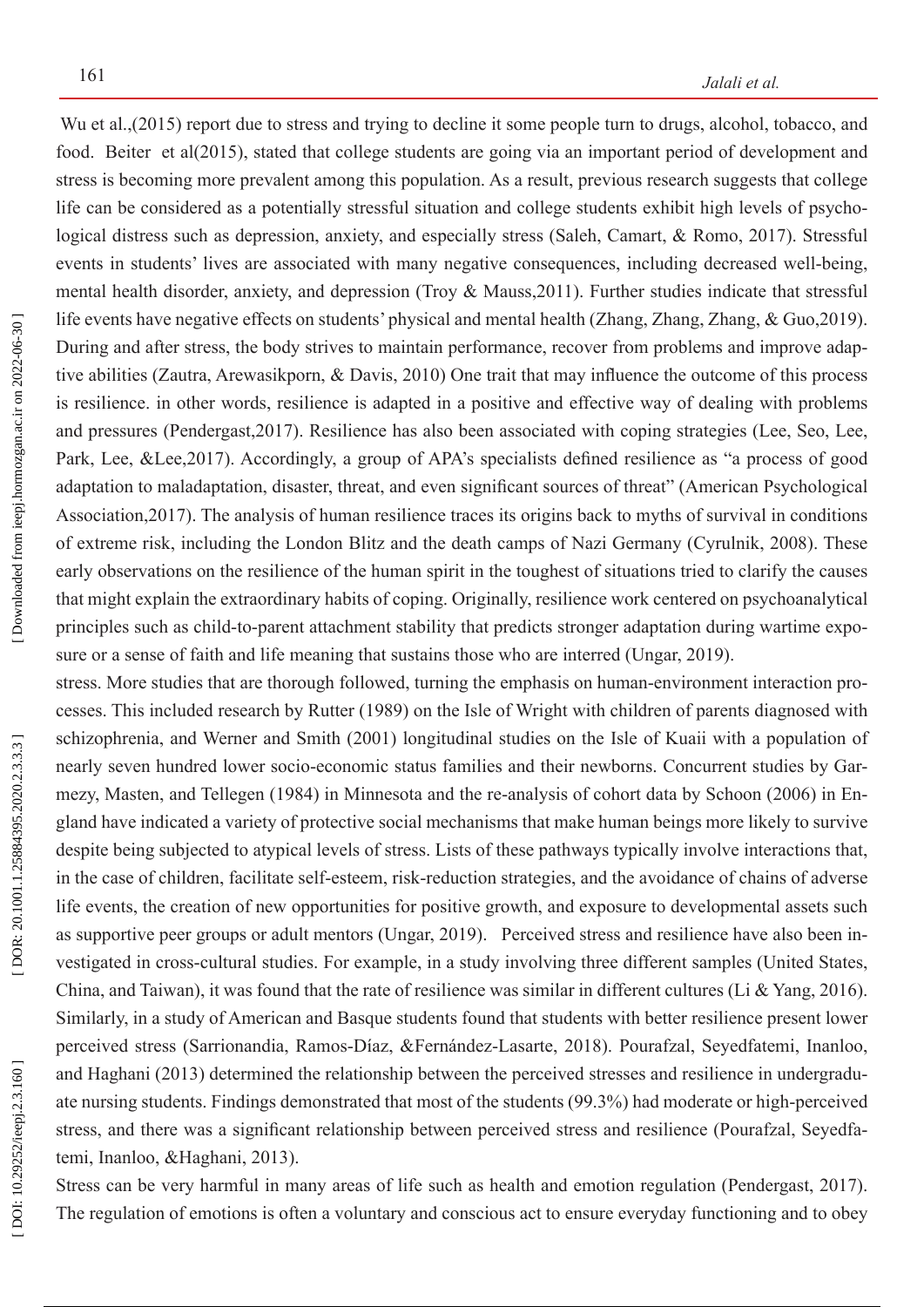social rules. Emotions offer inspiration for action and motivation, influencing the body in a way that reason ing alone cannot (Gilbert 2014). Emotions on a biological basis and a study of emotions should not exclude regulatory processes; emotions and their control should be considered as one (Kappas 2011). For well-being, these feelings need to be controlled because they affect regulation mechanisms that regulate our hearts and muscles and the way our brain works in order to maintain equilibrium (Richardson, McEwan, Maratos, & Sheffield, 2016). From an evolutionary viewpoint, the origins of the scientific approach to emotion are gen erally due to Darwin (1872) and the theory that emotions have evolved as responses to nature that encourage survival. Termed ' serviceable interaction patterns, ' Darwin proposed that feelings and their actions developed because they were accurate antecedents of specific activities, with Frijda (1987) proposing a relatively small collection of such action trends. According to Frijda, these patterns in practice help us to build, sustain or disrupt a relationship with the world (Richardson et al, 2016).

Both experimental and daily diary research have provided interesting insights into regulatory strategies and processes in the daily lives of college students ([da Estrela,](https://www.ncbi.nlm.nih.gov/pubmed/?term=da Estrela C%5BAuthor%5D&cauthor=true&cauthor_uid=29148160) [Barker,](https://www.ncbi.nlm.nih.gov/pubmed/?term=Barker ET%5BAuthor%5D&cauthor=true&cauthor_uid=29148160) [Lantagne](https://www.ncbi.nlm.nih.gov/pubmed/?term=Lantagne S%5BAuthor%5D&cauthor=true&cauthor_uid=29148160) , & Gouin ,2018; Scheibe, Yeung, & Doerwald, 2018). Some studies have found that the tendency to experience unpleasant emotions and suffer from low self-esteem, little optimism and a low sense of self-efficacy could be stress predictors in college students (Saleh, Camart, & Romo, 2017). Schall & Schütz (2019) found that emotion-regulation knowledge was a significant predictor of perceived stress. Reappraisal or suppression strategies are two com ponents of emotion regulation that are specifically used at an academic level, although there is no literature on the use of these strategies in college-related situations (Pendergast,2017). For example, the use of positive reappraisal is associated with higher academic self-efficacy after experiencing a perceived academic failure (Hanley AW, Palejwala, Hanley, Canto, & Garland, 2015). Stress reappraisal is also associated with better test performance and lower appraisal anxiety than participants reported to neglect stress (Jamieson, Peters, Greenwood, & Altose, 2016). In sum, the purpose of this study is to examine the relationship of resilience, emotional regulation and perceived stress among depressed students. College students, by exposure to stress ful life events, experienced challenging situations, thus, the students' college resiliency and emotional regulation, are two necessary factors, to cope with stress.

### **Material and Method**

This is a descriptive-descriptive study, which was conducted during 2018-2019. The statistical population consisted of all undergraduate students evaluated by the Hamilton questionnaire. In total, 217 students were selected by the Cochran formula. Considering the population of this study the sampling method was pur poseful. Inclusion criteria were encompassed depressed students, age range 34- 19 years, undergraduate psy chology students, and substance abuse. Inclusion criteria were an unwillingness to participate in the research and invalid questionnaires. Thus, of the 217 students' sample, only 167 were eligible. It should be noted that due to the invalid questionnaires of some participants, a total of 17 students were excluded from the analysis. Therefore, 150 students were used after data screening (61 males, 89 females, and 19 to 34 years). All depressed male and female students were provided written informed consent in accordance with the rec ommendations of the Human Ethics Committee of Payame Noor University. Then students fill out all paper questionnaires. Data were analyzed using SPSS 23 software. In addition, a significance level of 0.05 was set. Participants completed the Contour-Davidson Resilience Scale (CD-RISC), Emotion Regulation Question -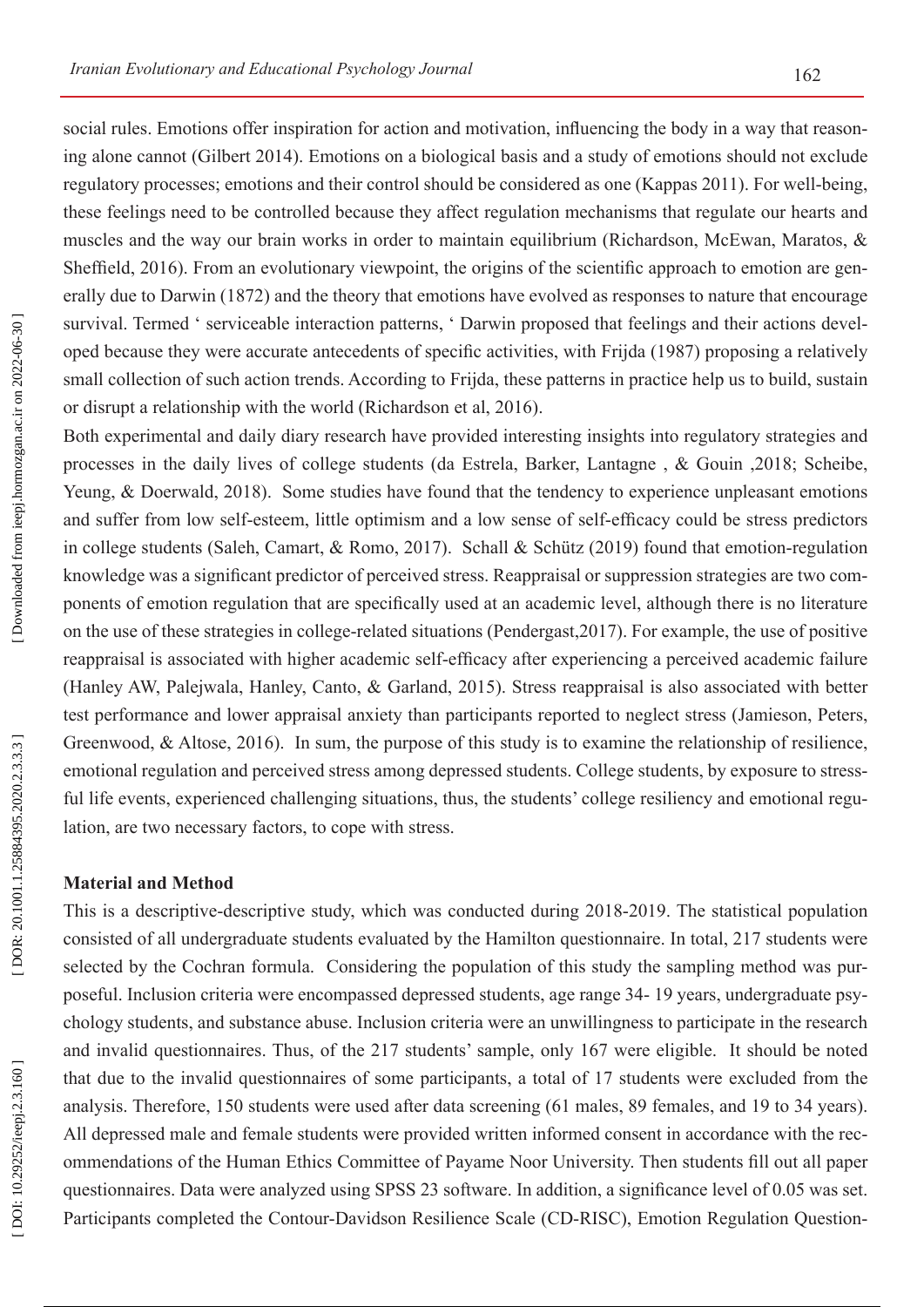naire (ERQ), and Perceived Stress Scale 10 (PSS-10).

**The Connor-Davidson Resilience Scale (CD-RISC):** The CD-RISC Scale involves 25 elements in the origi nal version that are grouped into five subsets or dimensions and measure the capability to cope with difficulty. Items are scored on a scale from 0 (absolutely false) to 4 (always true) (Connor & Davidson, 2003). In Iran, Cronbach alpha was found  $\alpha=0.93$ (Jowkar, 2008). In this study the Cronbach's alpha coefficients was 0.90.

**Emotion Regulation Questionnaire (ERQ):** The ERQ is a self-report questionnaire with 10 items consist ing of two scales corresponding to two different emotion regulation strategies: a cognitive appraisal has 6 components and expressive suppression has 4 components (Gross & John, 2003). The subscale of reappraisal individuals' tendency to regulate emotion by changing their thoughts, while the suppression subscale eval uates individuals' tendency to control their expression of emotion. The guidelines ask the participants some questions about their emotional life, in particular, how they control (i.e. regulate and manage) their emotions. The 10 items on the 7-point Likert scale ranged from strongly disagree to strongly agree. The reappraisal and suppression scales have been shown to have good internal consistency (0.79 and 0.73, respectively), 3-month high test-retest reliability (0.69 for both scales), and evidence of validity (Gross & John, 2003). Is. The reliability of the two ERQ-P subscales showed high consistency (0.81 to 0.91) and high test-retest validation (0.51 to 0.57) over a 5-week interval (Hasani, 2016). In this study, the Cronbach's alpha coefficients was 0.86. **Perceived Stress Scale (PSS):** Perceived Stress Scale (PSS) is a 10-item article that is a self-report measure of one's perceived stress over the past month (Cohen, Kamarck, & Mermelstein , 1983). Respondents report an outbreak of a case on a 5-point scale in the past month, from 0 (never) to 4 (often). Scoring is completed by scoring four positive expression items (4, 5, 7, and 8) and summing up all the scores on the item. Higher scores indicate more stress. The total score (PSS-10) Cronbach's alpha coefficients for negative factors, positive coefficient were 0.86, 0.83 and 0.90, respectively ([Maroufizadeh](https://www.ncbi.nlm.nih.gov/pubmed/?term=Maroufizadeh S%5BAuthor%5D&cauthor=true&cauthor_uid=24784866) , [Zareiyan](https://www.ncbi.nlm.nih.gov/pubmed/?term=Zareiyan A%5BAuthor%5D&cauthor=true&cauthor_uid=24784866) , &[Sigari, 2015 \)](https://www.ncbi.nlm.nih.gov/pubmed/?term=Sigari N%5BAuthor%5D&cauthor=true&cauthor_uid=24784866). In this study, the Cronbach's alpha coefficients were 0.81, 0.83 and 0.88, respectively.

### **Results**

As shown in Table 1, the Mean and SD of the resiliency of depressed male students were (42.86 and 5.19), emotional regulation (129.73 and 19.54), and perceived stress (8 and 3.49) respectively, and the mean and standard deviation of the resiliency of depressed female students were (41.06 and 5.57), emotional regulation (116.40 and 19.58), and perceived stress (7.56 and 3.22) respectively. These results show that the average resiliency, emotional regulation, and perceived stress of depressed female students are lower than that of depressed male students

| Variable             | Group | Mean $\pm$ SD      | Min. | Max. |
|----------------------|-------|--------------------|------|------|
| Resiliency           | Man   | $42.66 \pm 5.19$   | 29   |      |
|                      | Woman | $41.06 \pm 5.57$   |      | 54   |
| Emotional regulation | Man   | $129.73 \pm 19.54$ | 99   | 162  |
|                      | Woman | $116.40 \pm 19.58$ |      | 165  |
| Perceived stress     | Man   | $8 \pm 3.49$       |      |      |
|                      | Woman | $7.56 \pm 3.22$    |      | ιO   |

**Table1**. The mean and standard deviation of the test scores for the three variables

As can be seen in Table 2, regression analysis using the inter method showed multiple correlations between the dependent variable (perceived stress) and the remaining independent variables in the regression and emotional regulation of depressed students. The coefficient of determination was  $R^2 = 0.224$  and adjusted coefficient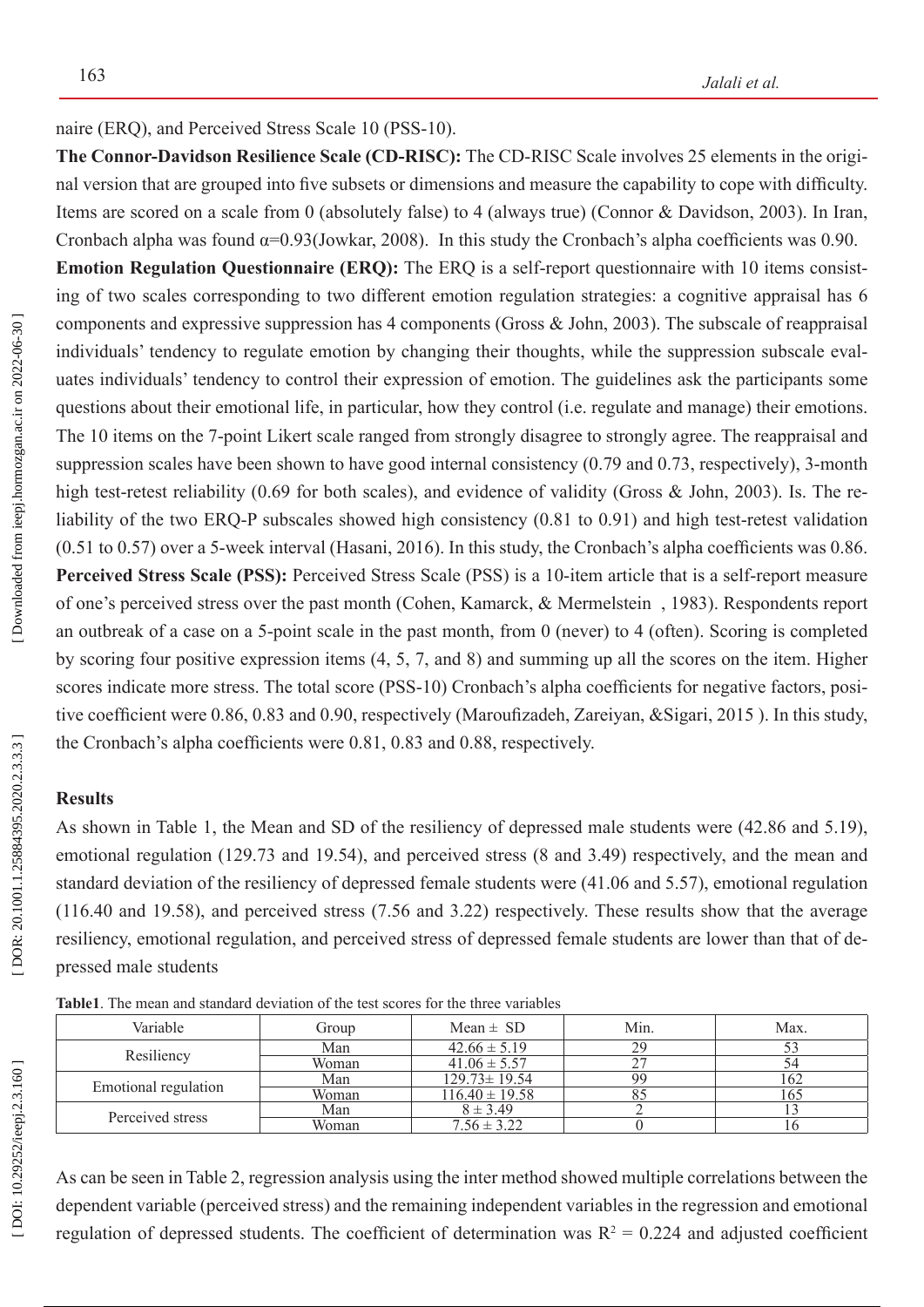of  $R^2 = 0.221$ ,  $r = 0.493$  and  $p \le 0.001$ , which was significant at  $p \le 0.05$ . It means that, through predictors of resilience and emotional regulation of depressed students, we can predict about 24% of the variance of the perceived stress criterion variable.

|  | Table 2. Summary of the Regression Model |  |
|--|------------------------------------------|--|
|--|------------------------------------------|--|

| Criterion variable            | Predictive variable  | Β     | Beta | m       | Sig.  | R     | R <sup>2</sup> | Adjusted $\mathbb{R}^2$ |
|-------------------------------|----------------------|-------|------|---------|-------|-------|----------------|-------------------------|
| Perceived stress of depressed | Intercept            | 6.76  | -    | 2.08    | 0.04  |       | 0.243          | 0.216                   |
|                               | Emotional regulation | 0.07  | 0.44 | 3.76    | 0.001 | 0.493 |                |                         |
|                               | Resilience           | 0.189 | 0.33 | $-2.83$ | 0.006 |       |                |                         |

According to the results, the probability obtained is related to the regression coefficients.  ${X2 (0.33) + X1}$  $(0.44)$  Y = X2 + X1 Y = Perceived stress {regression equation according to the regression equation with the above standard coefficients, emotional resilience and adjustment of depressed students affect perceived stress. With each unit of resiliency and emotion regulation score, a 0.24 score of perceived stress is induced. The results also show that among the predictor variables, respectively, the importance of emotional regulation variable with a beta coefficient of 0.44 is the best predictor and in the next step, the variable of resilience with a beta of 0.33 predicts the perceived stress criterion. Also, the correlation coefficient between resiliency and perceived stress in depressed students was  $-0.24$  ( $P \le 0.05$ ). These results indicate that there is a significant negative relationship between resilience and perceived stress in depressed students. That is, increasing the resiliency score is associated with a decrease in the perceived stress score of depressed students.

In addition, the correlation coefficient between emotional adjustment and perceived stress in depressed students was  $0.37$  ( $P \le 0.004$ ). These results indicate that there is a significant relationship between emotional adjustment and perceived stress in depressed students. That is, an increase in emotional adjustment score is associated with an increase in the perceived stress score of depressed students.

| Variable             | Group  | Mean   | <b>SD</b> | Difference between Mean | T value | Sig. |
|----------------------|--------|--------|-----------|-------------------------|---------|------|
| Resiliency           | Male   | 42.66  | 5.19      | 1.60                    | 1.04    | 0.30 |
|                      | Female | 41.06  | 5.57      |                         |         |      |
| Emotional regulation | Male   | 129.73 | 19.54     |                         | 2.63    | 0.01 |
|                      | Female | 116.40 | 19.58     | 13.33                   |         |      |
| Perceived stress     | Male   | 8      | 3.49      | 0.43                    | 0/49    | 0.61 |

**Table 3.** The comparison between two groups in Resiliency, Emotional regulation and Perceived stress

As shown in Table 3, the difference between the mean resiliency of depressed male and female students ( $t =$ 1.04 and  $P = 0.30$ ) was not significant. According to the results of the table, the difference between the average emotional regulation of depressed male and female students ( $t = 2.63$  and  $p = 0.01$ ) was significant at  $p \le 0.05$ . Moreover, the difference between the mean perceived the stress of depressed male and female students ( $t =$ 0.49 and  $p = 0.61$ ) was not significant at the  $p \le 0.05$  level.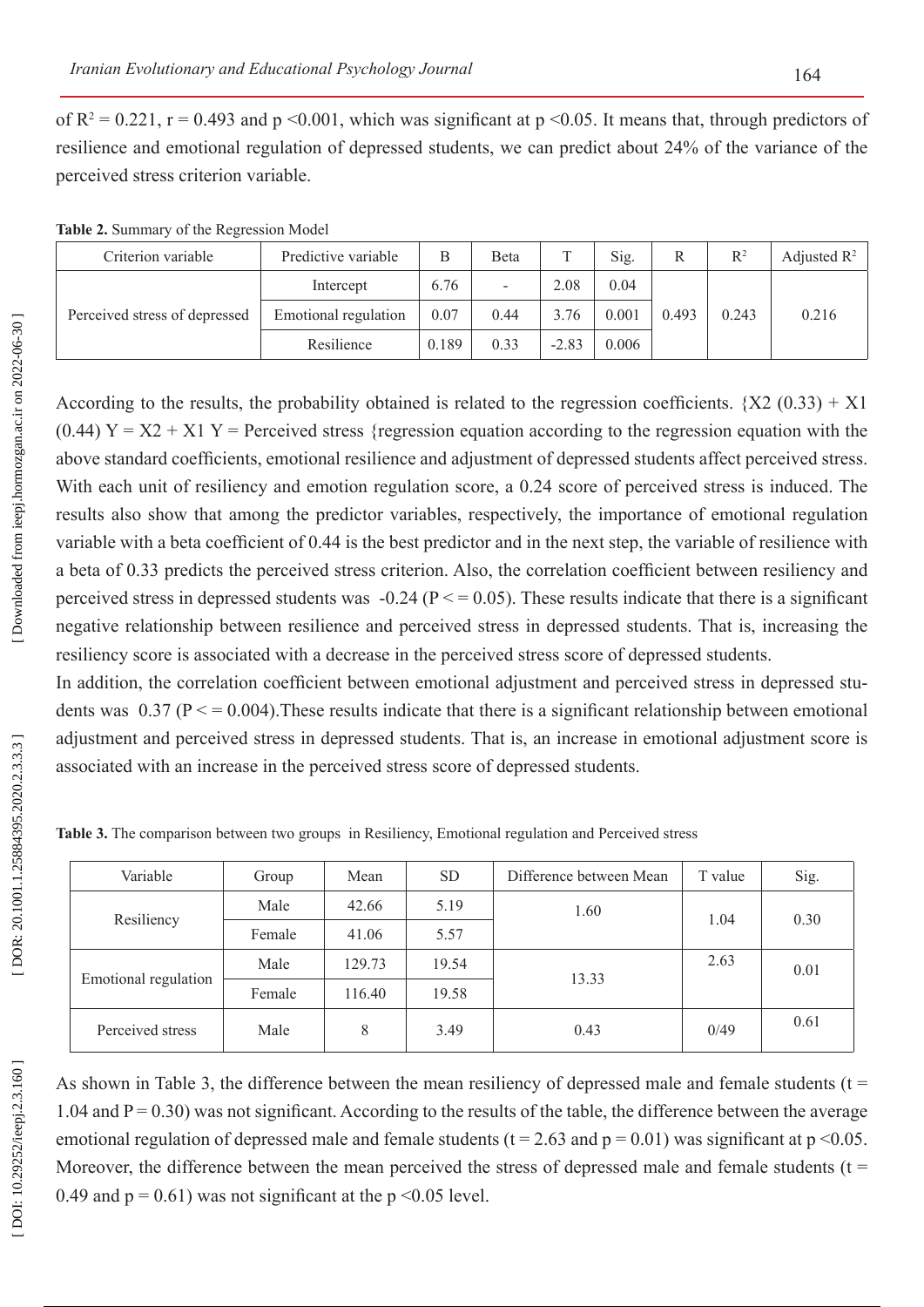#### **Discussion**

The purpose of this study was to investigate the relationship between resilience, emotional regulation and perceived stress among depressed students. Several expected results were observed. These results show that the average resiliency, emotional regulation, and perceived stress of depressed female students are lower than that of depressed male students. We expected to find higher levels of resiliency and less emotional regulation, perceived stress in females as compared to male students, so the results are revers to our expectations and are in accordance the other studies (Beiter et al, 2015; Pendergast, 2017; Lee et al, 2017; Scheibe et al, 2018). As previously, shown, attending college can cause chronic stress. College students often leave home for the first time, borrow money or work long hours to pay tuition and work in a rigorous and academic environment for two to four years or more that can be effective contributors in creating stress of this group (Pendergast, 2017). It also develops poor coping skills that lead to aggressive behavior and physical disorders (Pendergast, 2017).

The result of a study stated that men are more likely to be influenced by stress than women are. More results have been obtained that male stress is associated with changes in aggression and violence. In the female, more stress has been linked to gender roles with body image issues as well as eating disorders (Calvarese, 2015). Some studies of self-reported emotional experience indicate that women may indeed be more emotionally re sponsive than men may and women are emotionally more reactive than men in terms of psycho-physiological reactivity are. In addition, individuals who report using emotional regulation more frequently in everyday life experience lesser negative affect and fewer depressive symptoms (Heinen, Bullinger, &Kocalevent, 2017).

Resiliency' is associated with a discrete personality trait, 'resilience' is understood as a dynamic development process. This means that individuals can acquire or learn resilient features (Racic, Todorovic, Ivkovic, Masic, Joksimovic, & Kulic, 2017). This fact can lead to the assumption that the moderation variables like personality traits should be considered to cope with perceived stress between both depressed male and female students. Therefore, if students are experiencing some level of stress that interrupts their ability to function, they may also be at risk of developing a psychological disorder that could further affect functioning (Pendergast, 2017). Resilience is a primary predictor relevant to adaptation to the university environment. Evidence indicates that resilience decreases the risk of psychological distress, helps to balance academic needs, improves learn ing performance, and encourages positive coping mechanisms when dealing with learning pressure (Deasy, Coughlan, Pironom, Jourdan, & Mannix-McNamara, 2014). In the absence of resilience, university students with stressors face the ability to adversely affect their mental health, to increase their psychological distress and to cause greater problems of adaptation. Previous resilience work centered mainly on individuals impact ed by short-and long-term adversity. College students are subject to long-term challenges, such as academic stressors and environmental pressures (Pidgeon, Coast, Coast, Coast, & Coast, 2014). While there is no common concept of resilience, resilience is generally regarded as an individual's ability to overcome adversities and effectively adapt to their environment. Definitions of resilience vary from a collection of attributes, an outcome, or a complex mechanism involving exposure to stress or adversity, accompanied by a positive ad aptation (Sisto, Vicinanza, Campanozzi, Ricci, Tartaglini, & Tambone, 2019).). Connor and Davidson (2003) describe resilience as personal qualities that enable individuals to succeed in the face of adversity. Whereas Gilligan (2007) describes resilience as the ability to react adequately and perform effectively in the face of adversity, or to surpass expectations during hardship. In addition, researchers view resilience as a defensive buffer that protects individuals from adversity (Jackson, Firtko, and Edenborough, (2007). Overall, global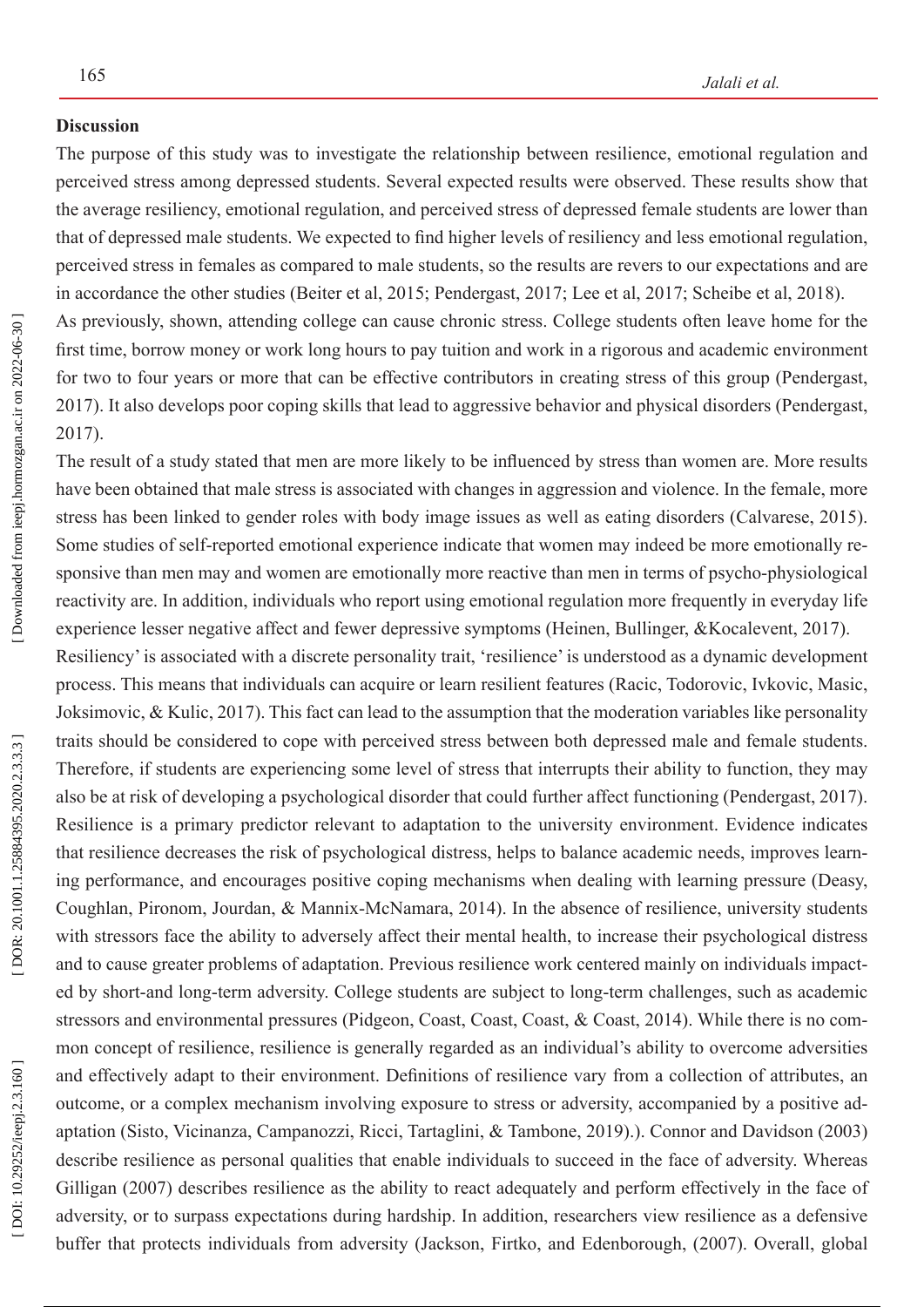studies indicate that stability in the university setting is positively cor related with improved mental wellbeing as well as a productive transition and adjustment to university life (Pidgeon et al, 2014).

In line with other studies, the depressed students in our study showed higher levels of perceived stress than the normal population (Davoodi R, Ghahari, 2017). Furthermore, another explain is, the perception of stress levels can be a reflection of an individual's ability to cope with a specific stressor. One of the psychiatric fea tures identified by the ER defect is the existence of significant gender differences in the prevalence of these disorders (García-León, Pérez-Mármol, Gonzalez-Perez, del Carmen García-Ríos, & Peralta-Ramírez, 2019). In a study the results showed that women were more flexible in using problem-solving and emotion-focused strategies than men ([Goubet,](https://www.ncbi.nlm.nih.gov/pubmed/?term=Goubet KE%5BAuthor%5D&cauthor=true&cauthor_uid=31143142) &Chrysikou, 2019).

Through predictors of resilience and emotional regulation of depressed students, the study can predict about 24% of the variance of the perceived stress criterion variable. The results also show that among the predictor variables, respectively, the importance of emotional regulation variable with a beta coefficient of 0.44 is the best predictor and in the next step, the variable of resilience with a beta of 0.33 predicts the perceived stress criterion. Our findings are supported by the previous studies that have been conducted in various groups(Chen, 2016; Tamannaeifar & Shahmirzaei , 2019).

Students with inadequate coping skills have poor cognitive flexibility, low self-control, and the inability to regulate their emotions. Also, they are unable to pursue their educational goals and environmental demands, have little academic achievement and suffer from learning difficulties (Tamannaeifar & Shahmirzaei, 2019). Resistant students are likely to be competent, self-controlled, tolerant of negative influences, and accept changes with positive attitudes (Chen, 2016). Thus, when dealing with problems, people are likely to change situations or try to solve the problem (problem-oriented style) rather than using self-blame, self-prophecy, or fantasy (emotion-driven style). Accordingly, flexible people tend to use problem-focused strategies to meet challenges (Tamannaeifar & Shahmirzaei , 2019).

 Kerkowicz et al. (2018) examined whether self-reported emotion regulation predicts endocrine, autonomic, emotional, and symptomatic responses to recovery from stress. showed that all indices significantly increased in response to stressors and decreased during the recovery phase, except salivary cortisol, which showed a linear increase. Normal use of maladaptive emotion regulation (eg, rumination, catastrophizing) significantly predicted an increase in emotional enhancement and a decrease in cortisol response. Adjustable emotion reg ulation (ie, acceptance, reassessment) for stress response was not predictive for any of the indicators. None of the emotion regulation predicted responses during the stress recovery phase. People who habitually resort to maladaptive emotion regulation strategies show a stronger emotion and endocrine stress response, which may make them vulnerable to mental health problems.

It can be explained that the role of some variables such as resilience should be taken into account and improved. However, learning of regulating emotions and increase distress tolerance can promote resistance and enhance individuals' ability to cope with life's problems (Davoodi & Ghahari, 2017). Individuals' capability to regulate emotion may be an important factor in determining resilience, and a particular type of emotion regulation, cognitive emotion regulation, promises to help resilience, which can make a person resistant to stress (Troy & Mauss, 2011). Artuch-Garde et al. (2017) in their cross-sectional research have shown that self-regulation behavior is associated with high levels of resistance in high school students. Likewise, positive emotions seemed to deal with everyday tension.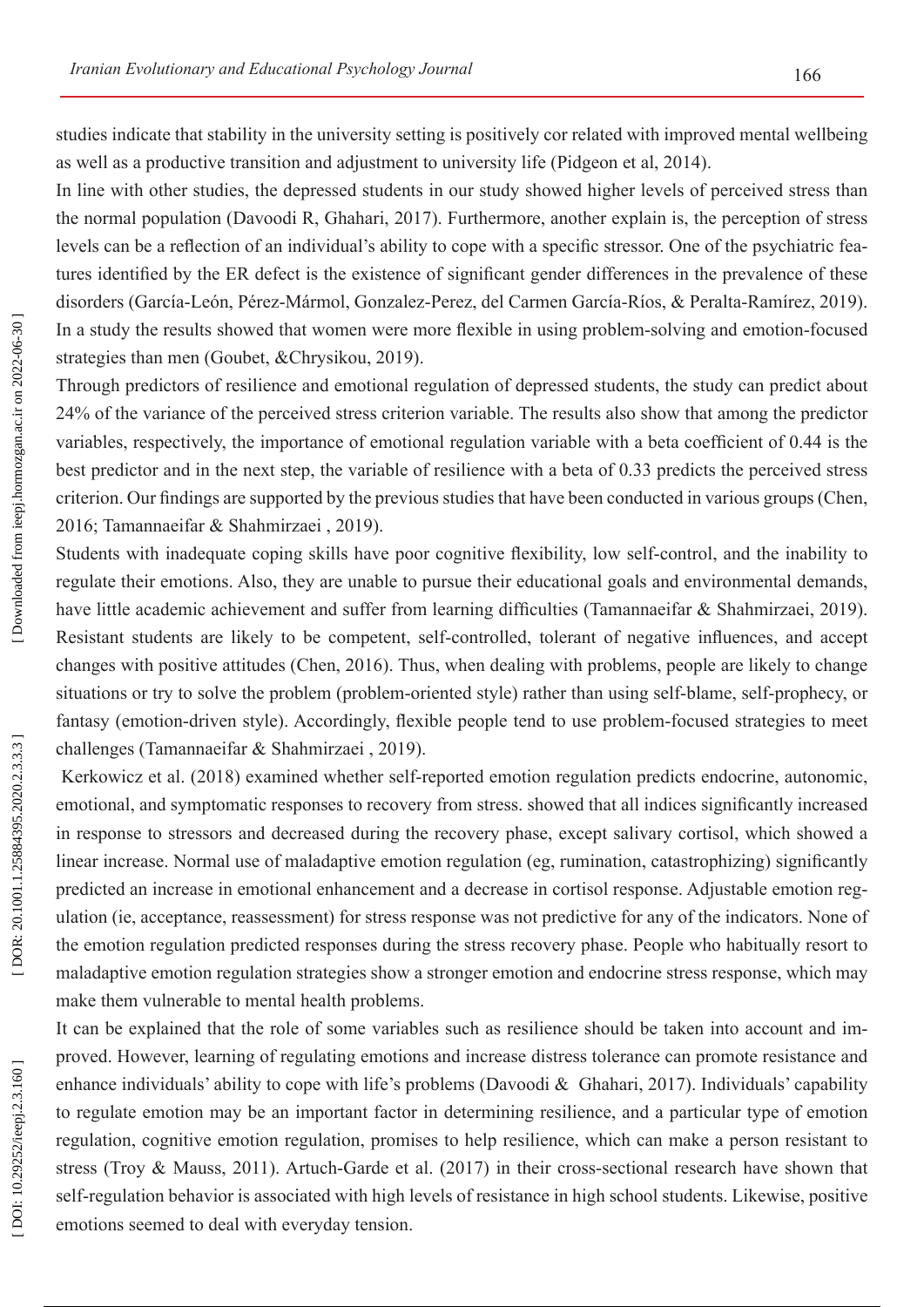In addition, these results indicate that there is a significant negative relationship between resilience and per ceived stress in depressed students. This means that an increase in resiliency scores is associated with a de crease in the perceived stress score of depressed students. There is a relationship between stress and resilience so that perceived stress is low when the level of flexibility is high. Higher resistance predicts less stress and better mental health (Kermott, Johnson, Sood, Jenkins, & Sood, 2019). In previous research, the results sug gest that a higher resilience student shows lower scores on perceived stress (Kermott et al, 2019). The relation ship between perceived stress and psychological symptoms also supports the findings of Garcia-Levon et al. (2019), which showed that high stress is associated with a higher level of depression and anxiety in a student sample.

According to the results, the difference between the mean resiliency of depressed male and female students was not significant but the difference between the average emotional regulations of depressed students was significant. In addition, the difference between the mean perceived stresses of depressed students was not significant. Studies have evaluated the association of resilience with lower stress and better mental health (Schneider, Lyons, & Khazon, 2013). Therefore, researchers found that ER is a protective factor that promotes a resilient response when facing stressful stimuli (Katana, Röcke, Spain, & Allemand, 2019). The process of Emotional Regulation consists in an emotional administration so that the individual may better adjust to the context and it has as a function defending the individual from unpleasant situations, avoiding suffering or maintaining pleasant situations in order to preserve physical and psychological health (Conceição Pina, 2017). Moreover, research suggests that the frequent experience of positive affect has short and long-term benefits for psychological adaptation. Managing and controlling emotions is a full-time job and it happens on all contexts with the aim of decreasing stress (Conceição Pina, 2017).

Finally, Emotions are not the only mechanisms that directly driven behavior since logic and foresight do the same. Often we do things that feel bad, scary, or repetitive because we know that the positive results will flow in the future. We are not doing things we might enjoy because we are expecting adverse outcomes in the fu ture. So wise foresight will overcome inspiration and emotion. At the same time, though, we can stop doing something that would be beneficial because we over-anticipate the risks or ruminate about possible failures. Actions are related to the predicted effects. However, feelings themselves may become a source of motivation (seeking satisfaction and avoiding pain); for example, being motivated to be happy or avoiding sorrow. We are also inspired to seek to construct feelings in states of mind that we might not be in when we want them. Again, this complexity stems from our recently evolved, human cognitive capacities for internal representa tion. Indeed, the ability to build and undergo emotional states can be such that we do things that are harmful to our long-term well-being (Gilbert, 2015).

Through predictors of resilience and emotional regulation of depressed students, the study can predict the perceived stress criterion variable. More research must be done to identify what affects stress levels during a college courses, how resilience and emotion regulation may affect stress levels in college or the general popu lation, and if stress prevention efforts are possible for new college students. In addition, research to differenti ate resilience from other related constructs such as conscientiousness may help validate research findings and clarify overlapping aspects of each. If traits or tendencies that do predict lower stress in college students can be identified, prevention programs may be developed to help students form a buffer against stress. Therefore, it is necessary to design socio-emotional intervention programs aimed at reinforcing these psychological variables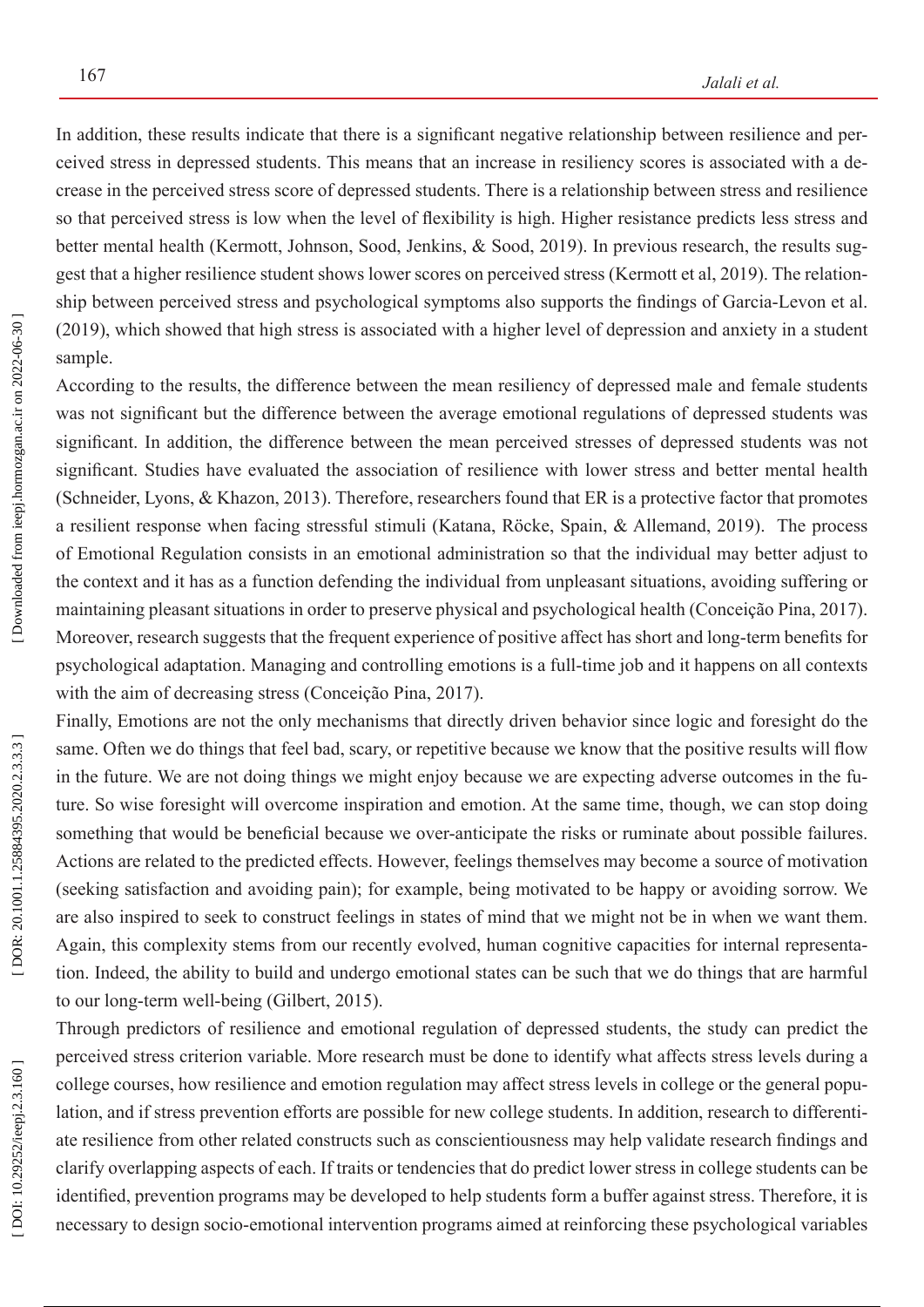(ER and resilience). Only by performing such interventions in the form of a pilot study and a longitudinal study can we confirm whether the improvement of ER affects resilience levels and whether this, in turn, has an effect on reducing stress in students.

There are several limitations to the current study. The most relevant issue is sample size. Because of the low number of students, analyses performed were not as powerful. Future research can also keep the number of questions in a survey to a minimum to decrease the number of participants that finish quickly without putting decent thought into their responses. Generalizability in the sample was also an issue. The sample lacked diversity, therefore the results may not generalize well across ethnicity, age, or gender. Stress can occur in several settings for many reasons. If adding academic context to these and other measures of re silience increase prediction accuracy, specific contextual assessment measures may be necessary for future evaluation and practice. Determinants of how stress can occur in individuals may also provide insights into how self-concept, cognitive bias, or genetics may play a role in stressful experiences. Future research should also determine what the consequences of flexible grades can have, both at the university and in the community at large.

**Declaration of Conflicting Interests:** The author(s) declared no potential conflicts of interest with respect to the research, authorship, and/or publication of this article.

**Funding:** The authors received no financial support for the research, authorship, and/or publication of this article.

**Acknowledgements:** The authors would like to thank all the participants for their cooperation in the project.

## **References**

- American Psychological Association (2017). The Road to Resilience. Available online at: [http://www.apa.](http://www.apa.org/helpcenter/road-resilience.aspx) [org/helpcenter/road-resilience.aspx](http://www.apa.org/helpcenter/road-resilience.aspx)
- Artuch-Garde R, González-Torres MDC, de la Fuente J, Vera MM, Fernández-Cabezas M, López-García, M. (2017). Relationship between Resilience and Self-regulation: A Study of Spanish Youth at Risk of Social Exclusion. Front Psychol, 8,612. doi:10.3389/fpsyg.2017.00612
- Association A.C. H. (Ed). (2017) American College Health Association- National College Health Assess ment II: Reference Group Executive Summary Spring. Hanover, MD: American College Health Associ ation.<https://www.ncbi.nlm.nih.gov/pubmed/19254888>
- [Beiter, R](https://www.ncbi.nlm.nih.gov/pubmed/?term=Beiter R%5BAuthor%5D&cauthor=true&cauthor_uid=25462401)., [Nash, R](https://www.ncbi.nlm.nih.gov/pubmed/?term=Nash R%5BAuthor%5D&cauthor=true&cauthor_uid=25462401)., [McCrady, M](https://www.ncbi.nlm.nih.gov/pubmed/?term=McCrady M%5BAuthor%5D&cauthor=true&cauthor_uid=25462401)., [Rhoades, D](https://www.ncbi.nlm.nih.gov/pubmed/?term=Rhoades D%5BAuthor%5D&cauthor=true&cauthor_uid=25462401)., [Linscomb, M.](https://www.ncbi.nlm.nih.gov/pubmed/?term=Linscomb M%5BAuthor%5D&cauthor=true&cauthor_uid=25462401), [Clarahan, M](https://www.ncbi.nlm.nih.gov/pubmed/?term=Clarahan M%5BAuthor%5D&cauthor=true&cauthor_uid=25462401)., Sammut, S. (2015). The prev alence and correlates of depression, anxiety, and stress in a sample of college students. [J Affect Disord.](https://www.ncbi.nlm.nih.gov/pubmed/?term=Clarahan M%5BAuthor%5D&cauthor=true&cauthor_uid=25462401) 1;173,90-6.
- Calvarese, M. (2015). The effect of gender on stress factors: An exploratory study among university stu dents. Social Sciences. 4, 1177–1184.
- Chen, C. (2016). The role of resilience and coping styles in subjective well-being among Chinese university students. Asia-Pacific Education Researcher, 25(3), 377-87.
- Cohen, S., Kamarck, T., and Mermelstein, R. (1893). A global measure of perceived stress. Journal of Health and Social Behavior, 24, 386-396.

DOI: 10.29252/ieepj.2.3.160]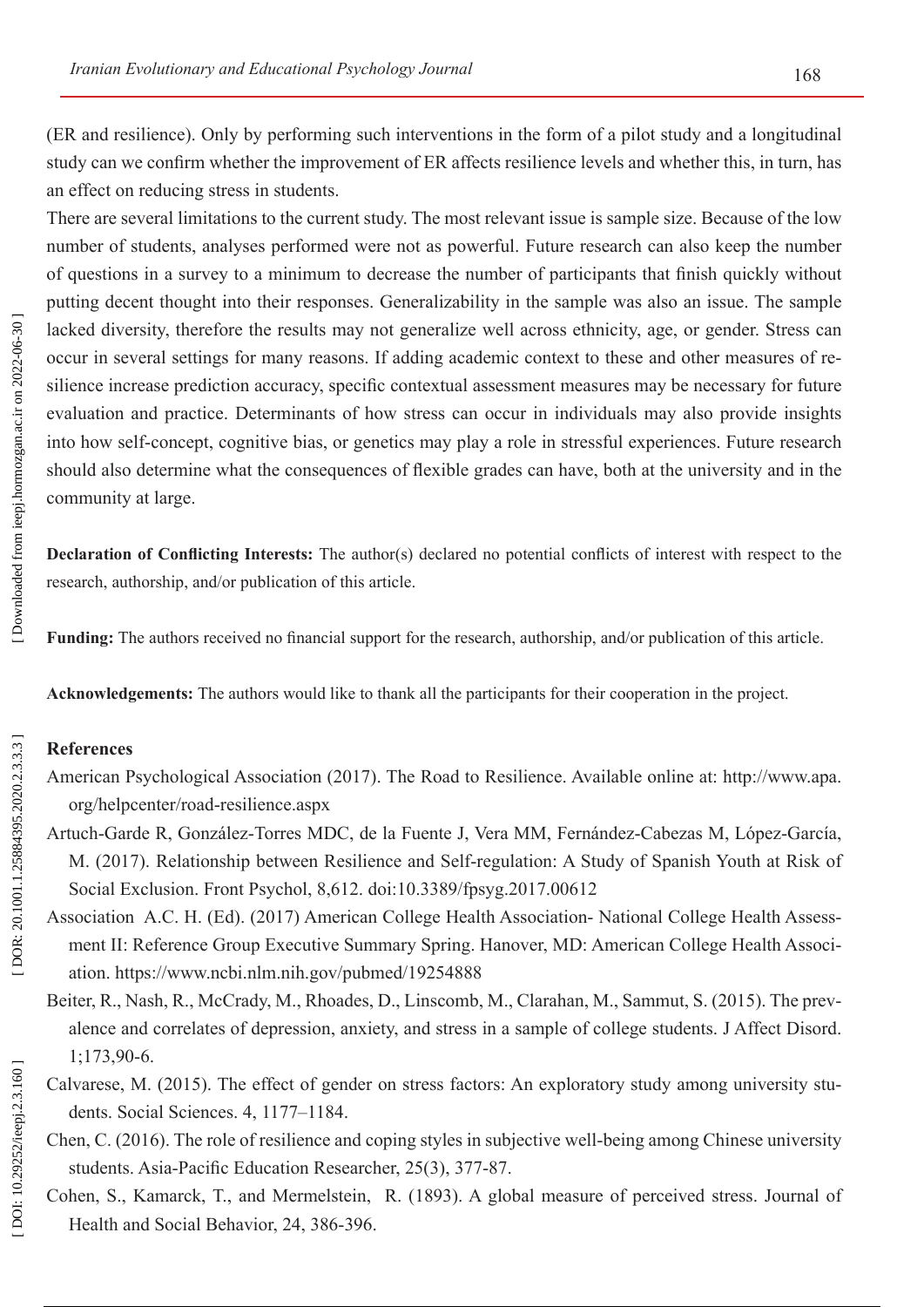- Conceição Pina, A.M. (2017). A study of the predictive impact of emotional regulation profile in perceived stress and work well-being in workers. 2013 – 2015 [https://estudogeral.sib.uc.pt/bitstream/10316/33312/1/](https://estudogeral.sib.uc.pt/bitstream/10316/33312/1/Disserta%C3%A7%C3%A3o Ana Manuel Pina.pdf) [Disserta%C3%A7%C3%A3o%20Ana%20Manuel%20Pina.](https://estudogeral.sib.uc.pt/bitstream/10316/33312/1/Disserta%C3%A7%C3%A3o Ana Manuel Pina.pdf)
- Connor, K.M., & Davidson, J.R.T. (2003). Development of a new resilience scale: The Connor-Davidson resilience scale (CD-RISC). Depression and Anxiety, 18(2), 76-82.
- Cyrulnik, B. (2008). Children in war and their resiliences. The unbroken soul: Tragedy, trauma, and resilience, 23-36.
- [da Estrela, C.](https://www.ncbi.nlm.nih.gov/pubmed/?term=da Estrela C%5BAuthor%5D&cauthor=true&cauthor_uid=29148160), [Barker, E.T](https://www.ncbi.nlm.nih.gov/pubmed/?term=Barker ET%5BAuthor%5D&cauthor=true&cauthor_uid=29148160)., [Lantagne, S](https://www.ncbi.nlm.nih.gov/pubmed/?term=Lantagne S%5BAuthor%5D&cauthor=true&cauthor_uid=29148160)., Gouin, J.P. (2018).Chronic parenting stress and mood reactivity: The role of sleep quality. [Stress Health.](https://www.ncbi.nlm.nih.gov/pubmed?Db=pubmed&Cmd=ShowDetailView&TermToSearch=29148160) 34(2),296-305.
- Darwin, C. (1872). 1965. The expressions of the emotions in man and animals. Chicago: The University of Chicago Press.
- Davoodi, R., Ghahari, S.H. (2017). The effectiveness of emotion regulation and distress tolerance skills on improving coping strategies and reduce perceived stress in prisoners. [European Psychiatry](https://www.sciencedirect.com/science/journal/09249338), [41, Supple](https://www.sciencedirect.com/science/journal/09249338/41/supp/S) [ment](https://www.sciencedirect.com/science/journal/09249338/41/supp/S) , S678.
- Deasy, C., Coughlan, B., Pironom, J., Jourdan, D., & Mannix-McNamara, P. (2014). Psychological distress and coping amongst higher education students: A mixed method enquiry. Plos one, 9(12).
- Frijda, N. H. (1987). Emotion, cognitive structure, and action tendency. Cognition and Emotion, 1(2), 115– 143.
- García-León, M. Á., Pérez-Mármol, J. M., Gonzalez-Perez, R., del Carmen García-Ríos, M., & Peral ta-Ramírez, M. I. (2019). Relationship between resilience and stress: Perceived Stress, stressful life events, HPA axis response during a stressful task and hair cortisol. [Physiology & Behavior](https://app.dimensions.ai/discover/publication?and_facet_journal=jour.1290010&and_facet_source_title=jour.1009651&and_facet_journal=jour.1290010) , 202(PLoS One 12 8 2017), 87-93.
- Garmezy, N., Masten, A. S., & Tellegen, A. (1984). The study of stress and competence in children: A building block for developmental psychopathology. Child development, 97-111.
- Gilbert, P. (2014). The origins and nature of compassion focused therapy. British Journal of Clinical Psychology, 53(1), 6–41.
- Gilbert, P. (2015). An evolutionary approach to emotion in mental health with a focus on affiliative emotions. Emotion Review, 7(3), 230-237. Gilligan, R. (2007) Adversity, Resilience and the Educational Prog ress of Young People in Public Care. Emotional and Behavioural Difficulties, 12, 135-145.
- [Goubet, K.E](https://www.ncbi.nlm.nih.gov/pubmed/?term=Goubet KE%5BAuthor%5D&cauthor=true&cauthor_uid=31143142)., Chrysikou, E.G.(2019). Emotion Regulation Flexibility: Gender Differences in Context Sensi tivity and Repertoire. [Front Psychol,](https://www.ncbi.nlm.nih.gov/pubmed/31143142) 9;10:935.
- [Gross, James J.](https://psycnet.apa.org/search/results?term=Gross, James J.&latSearchType=a) John, Oliver P. (2003). Individual differences in two emotion regulation processes: implica tions for affect, relationships, and well-being. Journal of personality and social psychology, 85(2),348.
- Hanley, A.W., Palejwala, M.H., Hanley, R.T., Canto, A.I., & Garland, E.L. (2015). A failure in mind: Dis positional mindfulness and positive reappraisal as predictors of academic self-efficacy following failure. Personality and Individual Differences, 86, 332-337.
- Hasani, J. (2016). Persian Version of the Emotion Regulation Questionnaire: Factor Structure, Reliability and Validity. International Journal of Behavioral Sciences, 10(3), 156-161.
- Heinen, I., Bullinger, M., & Kocalevent, R. D. (2017). Perceived stress in first year medical students associations with personal resources and emotional distress. BMC medical education, 17(1), 4.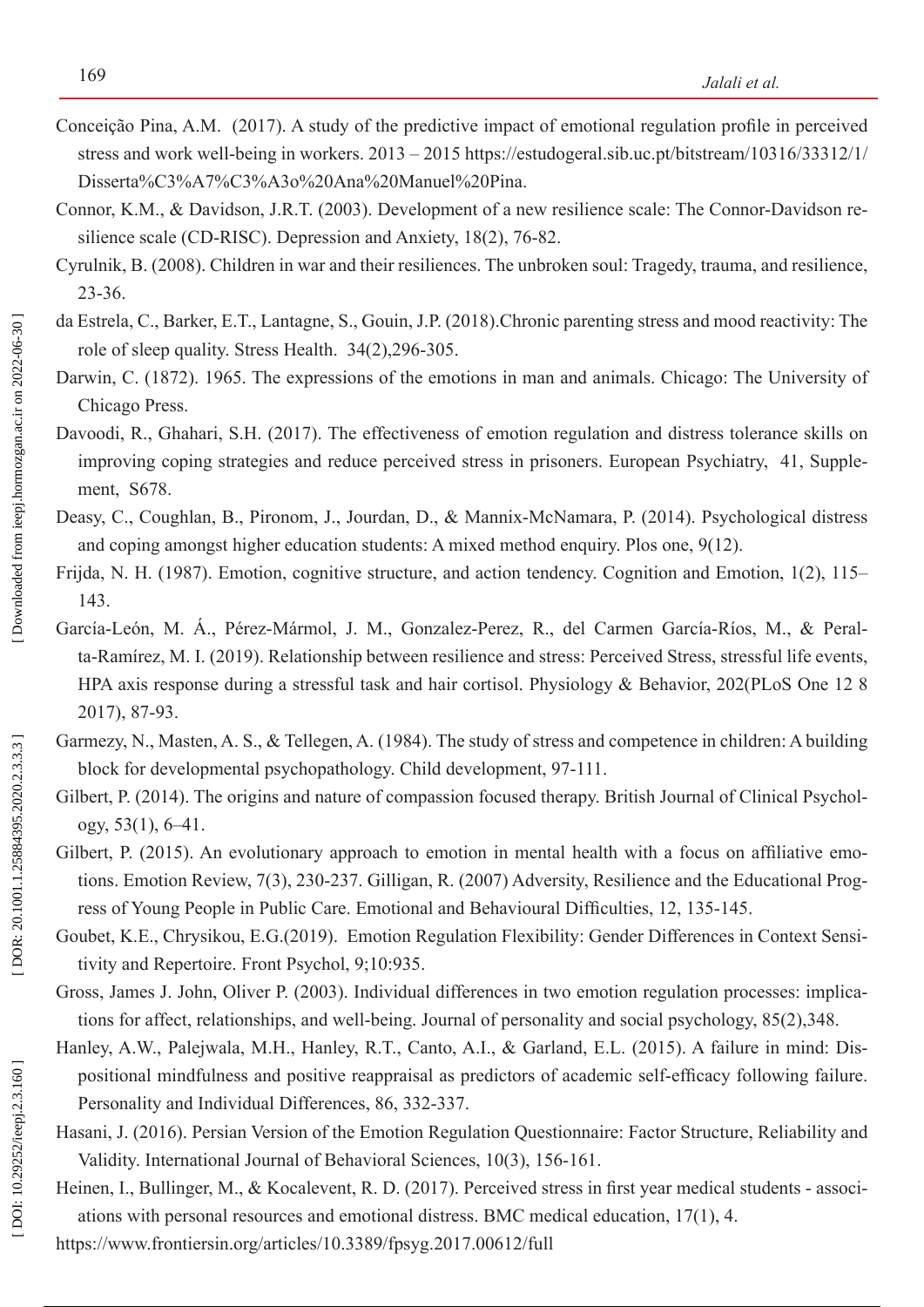- Jackson, D., Firtko, A. and Edenborough, M. (2007) Personal Resilience as a Strategy for Surviving and Thriving in the Face of Workplace Adversity: A Literature Review. Journal of Advanced Nursing, 60, 1-9.
- Jamieson, J. P., Peters, B. J., Greenwood, E. J., & Altose, A. J. (2016). Reappraising Stress Arousal Improves Performance and Reduces Evaluation Anxiety in Classroom Exam Situations. Social Psychological and Personality Science, 7(6), 579–587.
- Jowkar, B. (2008). The mediatory role of resiliency in the relationship between emotional intelligence and general intelligence and satisfaction with life. Contemporary Psychology, 2(4): 3-12.
- Kappas, A. (2011). Emotion and regulation are one! Emotion Review, 3(1), 17–25.
- Katan, M., Röcke, C., Spain, S.M., Allemand, M. (2019). Emotion Regulation, Subjective Well-Being, and Perceived Stress in Daily Life of Geriatric Nurses. Front Psychol, 10,1097. Published 2019 May 15.
- Kermott, C.A., Johnson, R.E., Sood, R., Jenkins, S.M., Sood, A .( 2019). Is higher resilience predictive of lower stress and better mental health among corporate executives? PLoS ONE,14(6), e0218092.
- [Krkovic, K.](https://www.ncbi.nlm.nih.gov/pubmed/?term=Krkovic K%5BAuthor%5D&cauthor=true&cauthor_uid=29775874), [Clamor, A](https://www.ncbi.nlm.nih.gov/pubmed/?term=Clamor A%5BAuthor%5D&cauthor=true&cauthor_uid=29775874)., [Lincoln, T.M](https://www.ncbi.nlm.nih.gov/pubmed/?term=Lincoln TM%5BAuthor%5D&cauthor=true&cauthor_uid=29775874). (2018). Emotion regulation as a predictor of the endocrine, autonomic, affective, and symptomatic stress response and recovery. Psychoneuroendocrinology, 94,112-120.
- Lee, J. H., Seo, M., Lee, M., Park, S. Y., Lee, J. H., and Lee, S. M. (2017). Profiles of coping strategies in resilient adolescents. Psychol. Rep. 120, 49–69.
- Li, M, & Yang, Y.(2016). A Cross□Cultural Study on a Resilience–Stress Path Model for College Students. Journal of Counseling & Development, 94(3), 319-332.
- [Maroufizadeh. S](https://www.ncbi.nlm.nih.gov/pubmed/?term=Maroufizadeh S%5BAuthor%5D&cauthor=true&cauthor_uid=24784866)., [Zareiyan, A](https://www.ncbi.nlm.nih.gov/pubmed/?term=Zareiyan A%5BAuthor%5D&cauthor=true&cauthor_uid=24784866)., [Sigari, N](https://www.ncbi.nlm.nih.gov/pubmed/?term=Sigari N%5BAuthor%5D&cauthor=true&cauthor_uid=24784866). (2014). Reliability and validity of Persian version of perceived stress scale (PSS-10) in adults with asthma. [Arch Iran Med,](https://www.ncbi.nlm.nih.gov/pubmed/24784866/) 17(5),361-5.
- Milojevich, H. M., & Lukowski, A. F. (2016). Sleep and Mental Health in Undergraduate Students with Gen erally Healthy Sleep Habits. PloS one, 11(6), e0156372.
- Pendergast, K.A. (2017). "The role of resilience, emotion regulation, and perceived stress on college academic performance". Masters Theses and Doctoral Dissertations. https://scholar.utc.edu/theses/512
- Pidgeon, A. M., Coast, G., Coast, G., Coast, G., & Coast, G. (2014). Examining characteristics of resilience among university students: An international study. Open journal of social sciences, 2(11), 14.
- Pourafzal, F., Seyedfatemi, N., Inanloo, M., Haghani, H. (2013). Relationship between Perceived Stress with Resilience among Undergraduate Nursing Students. Hayat, 19 (1) ,41-52.
- Racic, M., Todorovic, R., Ivkovic, N., Masic, S., Joksimovic, B., & Kulic, M. (2017). Self- Perceived Stress in Relation to Anxiety, Depression and Health-related Quality of Life among Health Professions Students: A Cross-sectional Study from Bosnia and Herzegovina. Zdravstveno varstvo, 56(4), 251–259.
- Richardson, M., McEwan, K., Maratos, F., & Sheffield, D. (2016). Joy and calm: How an evolutionary functional model of affect regulation informs positive emotions in nature. Evolutionary Psychological Sci ence, 2(4), 308-320.
- Rutter, M. (1989). Isle of Wight revisited: Twenty-five years of child psychiatric epidemiology. Journal of the American Academy of Child & Adolescent Psychiatry, 28(5), 633–653.
- Saleh, D., Camart, N., & Romo, L. (2017). Predictors of Stress in College Students. Frontiers in psychology, 8, 19.
- Sarrionandia, A., Ramos-Díaz, E., & Fernández-Lasarte, O. (2018). Resilience as a Mediator of Emotional Intelligence and Perceived Stress: A Cross-Country Study. Frontiers in psychology, 9, 2653.
- Schall M, & Schütz A . Emotion-regulation knowledge predicts perceived stress early but not later in soldiers'